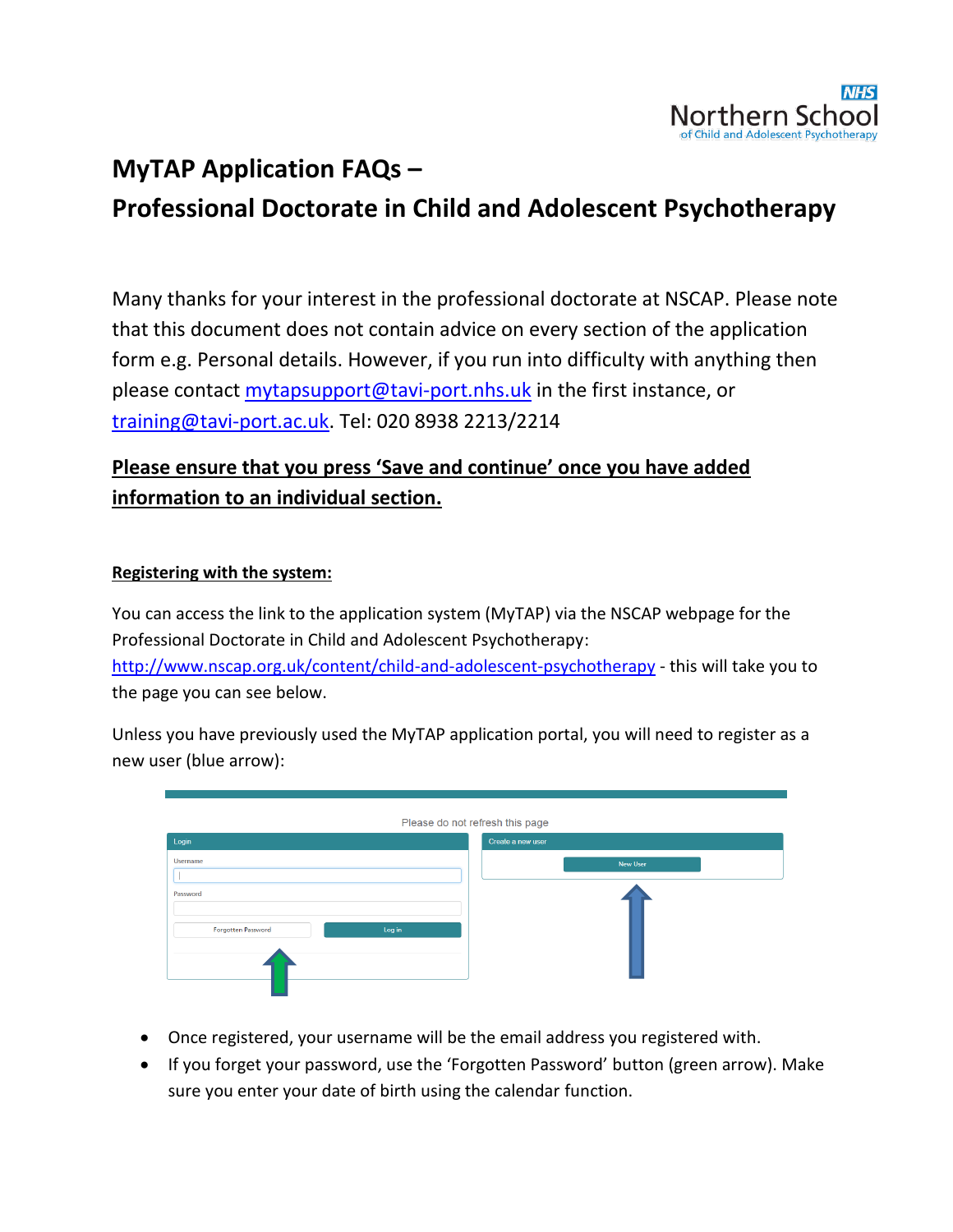## **Forgotten Password**

To gain access to the system you will need to provide us with your details.

| <b>Enter Details</b>             |                                |                |     |                |                     |                |              |                    |           |
|----------------------------------|--------------------------------|----------------|-----|----------------|---------------------|----------------|--------------|--------------------|-----------|
| Enter your details below.        |                                |                |     |                |                     |                |              |                    |           |
| <b>Username</b>                  |                                |                |     |                |                     |                |              |                    |           |
| <b>Surname</b>                   |                                |                |     |                |                     |                |              |                    |           |
| Date of birth (e.g. 01/Jan/1990) |                                |                |     |                |                     |                |              | $\blacksquare$     |           |
|                                  |                                | $\bullet$      | Jan |                | $\mathbf{v}$   2018 |                | $\mathbf{v}$ | $\bullet$          |           |
|                                  |                                | Su             | Mo  | Tu             | We                  | Th Fr          |              | Sa                 |           |
|                                  |                                |                | 1.  | $\overline{2}$ | 3                   | $\overline{4}$ | 5            | 6                  |           |
|                                  |                                | $\overline{7}$ | 8   | 9              | 10                  | 11             | 12           | 13                 |           |
| Contact us:                      | <b>Your application</b>        | 14             | 15  | 16             | 17                  | 18             | 19           | 20                 | <b>us</b> |
| 120 Belsize Lane                 |                                | 21             | 22  | 23             | 24                  | 25             | 26           | 27                 | ut us     |
| London<br><b>NW3 5BA</b>         | How to apply<br>Fees & funding | 28             | 29  | 30             | 31                  |                |              | <b>THE THE TWO</b> | he pa     |

#### **Qualifications section**

If you wish to enter your highest qualification from the 'Qualification achieved' drop down menu, the most popular options are 'Postgraduate diploma' or 'Masters degree that meets the criteria for a research-based higher degree'.

If you wish to add your BA/BSc, you can select 'Undergraduate degree with honours'.

Please note that you will be able to enter details of your observation course in the 'Course questions' section further on in the application.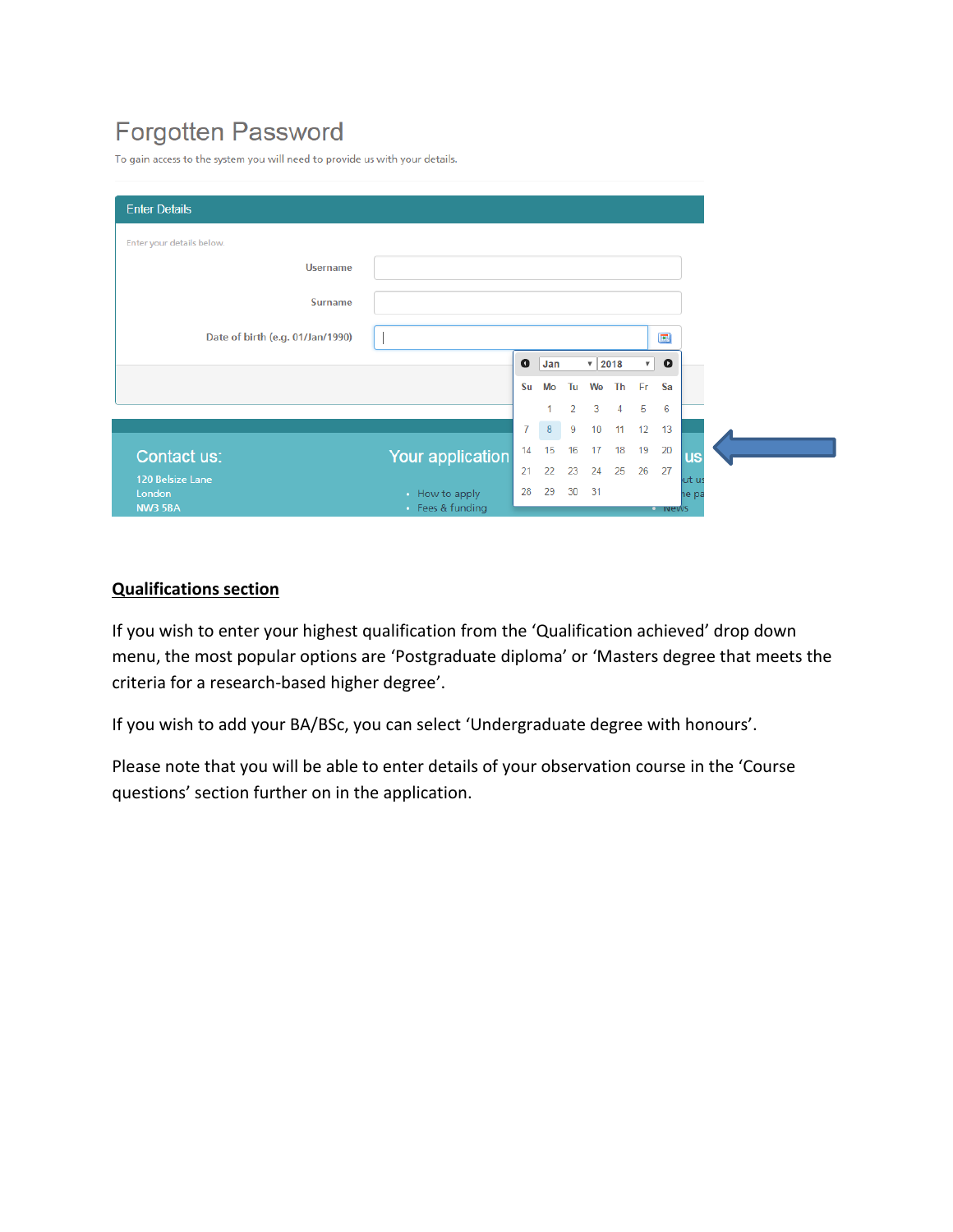#### **Personal statement section**

There is the option to upload your personal statement or type it into the text box. However, it is much preferred that you upload this.

| Do you have a personal statement to<br>upload?* | Yes    | $\boldsymbol{\mathrm{v}}$  |
|-------------------------------------------------|--------|----------------------------|
| <b>Documents</b>                                |        |                            |
| Please upload your personal<br>statement *      | Upload |                            |
| <b>Documents</b>                                |        |                            |
|                                                 |        | Test.docx<br><b>Delete</b> |

You can see that your document has been uploaded when it displays as above. Make sure that you click 'Save and Continue' before progressing to the next section.

#### **Funding section**

Please fill in this section as below ('My employer' in this case indicates the NHS trust with which you would be based during the period of your training – you are not expected to provide further details at this stage):

| What is your likely source of funding?<br>× | My employer |  |
|---------------------------------------------|-------------|--|
| Percentage from this source                 | 100         |  |